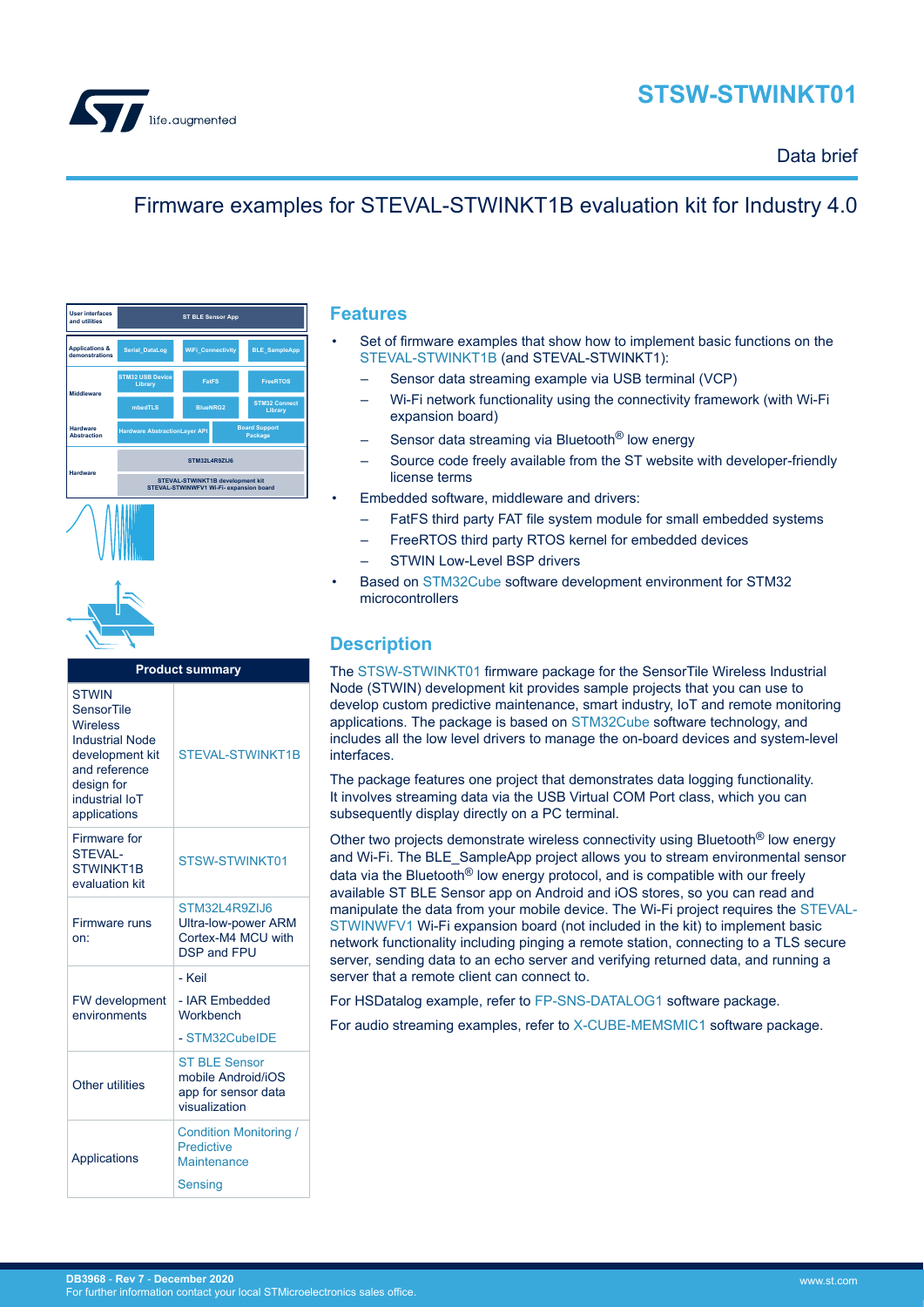## **1 System overview**

W

The [STSW-STWINKT01](https://www.st.com/en/product/stsw-stwinkt01?ecmp=tt9470_gl_link_feb2019&rt=db&id=DB3968) firmware is designed to drive the [STEVAL-STWINKT1B](https://www.st.com/en/product/steval-stwinkt1b?ecmp=tt9470_gl_link_feb2019&rt=db&id=DB3968) (and STEVAL-STWINKT1) SensorTile Wireless Industrial Node Development Kit hardware with many of the features and functions underlying wireless predictive maintenance and condition monitoring technologies.





The kit features a battery-powered core system board with ultra-low power [STM32L4R9ZIJ6](https://www.st.com/en/product/STM32L4R9ZI?ecmp=tt9470_gl_link_feb2019&rt=db&id=DB3968) MCU that receives data reflecting the operating conditions of industrial machinery from a range of advanced ST environmental and motion sensors, including the state-of-the-art [ISM330DHCX](https://www.st.com/en/product/ism330dhcx?ecmp=tt9470_gl_link_feb2019&rt=db&id=DB3968) inertial measurement unit with machine learning capability.

The firmware contains an STM32Cube HAL for standard device interfacing and middleware libraries for security, wired and wireless communication, file system and operating system functionality. The software package comes complete with sample sensor data manipulation and streaming applications to help you understand the fundamental working mechanisms of the libraries so you can build on them with your own application functionality.

#### **RELATED LINKS**

*[Visit the ST Condition Monitoring / Predictive Maintenance application page for more information on relevant ST applications](https://www.st.com/en/applications/factory-automation/condition-monitoring-predictive-maintenance.html) [and solutions](https://www.st.com/en/applications/factory-automation/condition-monitoring-predictive-maintenance.html)*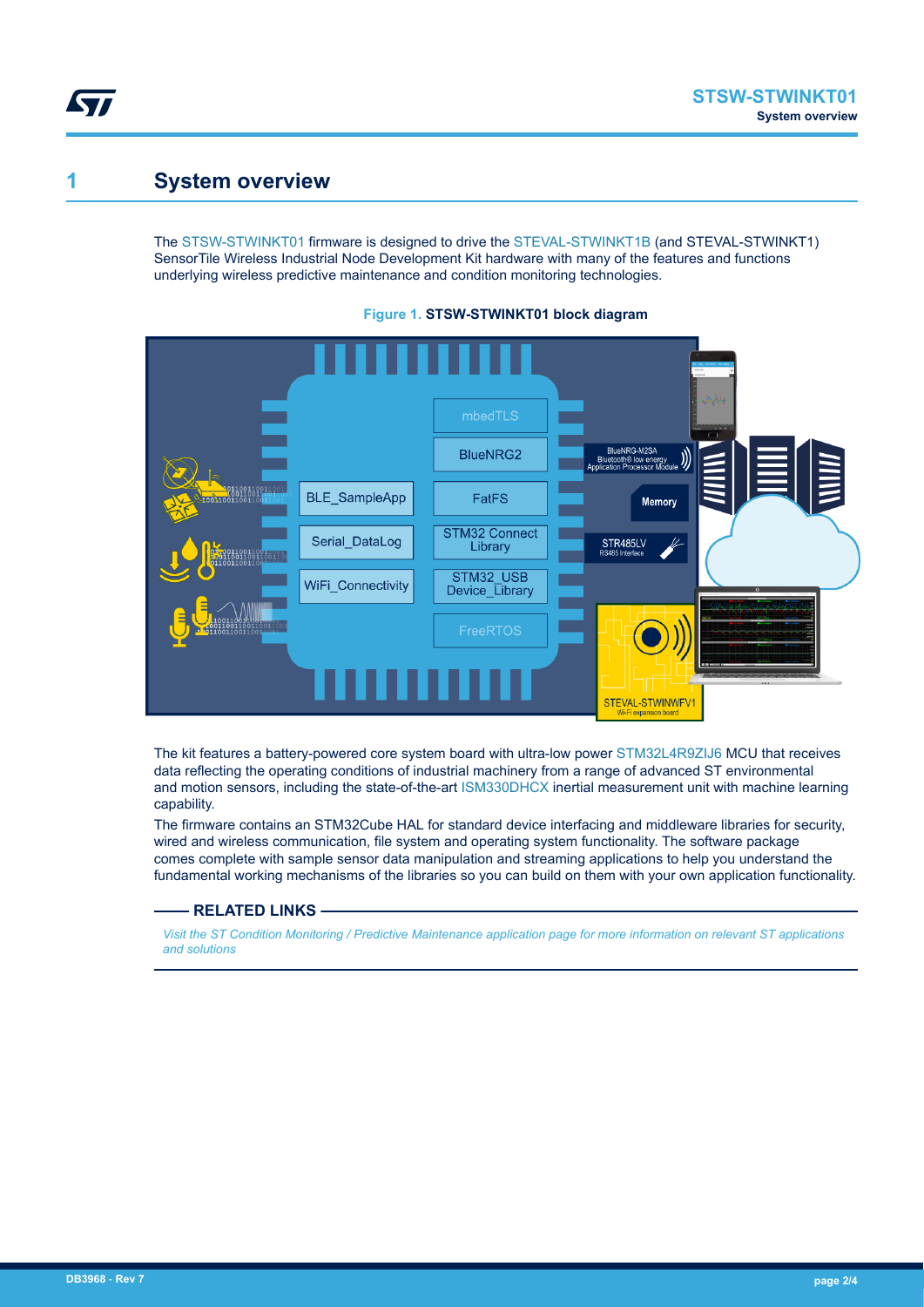# **Revision history**

### **Table 1. Document revision history**

| <b>Date</b> | <b>Version</b> | <b>Changes</b>                                                                   |  |
|-------------|----------------|----------------------------------------------------------------------------------|--|
| 18-Jul-2019 | 1              | Initial release.                                                                 |  |
| 14-Nov-2019 | 2              | Updated cover page product summary table, features and description.              |  |
| 10-Feb-2020 | 3              | Added UltrasoundFFT application and STM32 Connect Library middleware references. |  |
| 30-Mar-2020 | 4              | Updated title.                                                                   |  |
|             |                | Updated cover page image, features and description.                              |  |
| 11-May-2020 | 5              | Updated Figure 1. STSW-STWINKT01 block diagram.                                  |  |
|             |                | Removed references to audio sample applications.                                 |  |
| 13-Nov-2020 | 6              | Added references to FP-SNS-DATALOG1.                                             |  |
| 15-Dec-2020 | 7              | Added STEVAL-STWINKT1B compatibility information.                                |  |